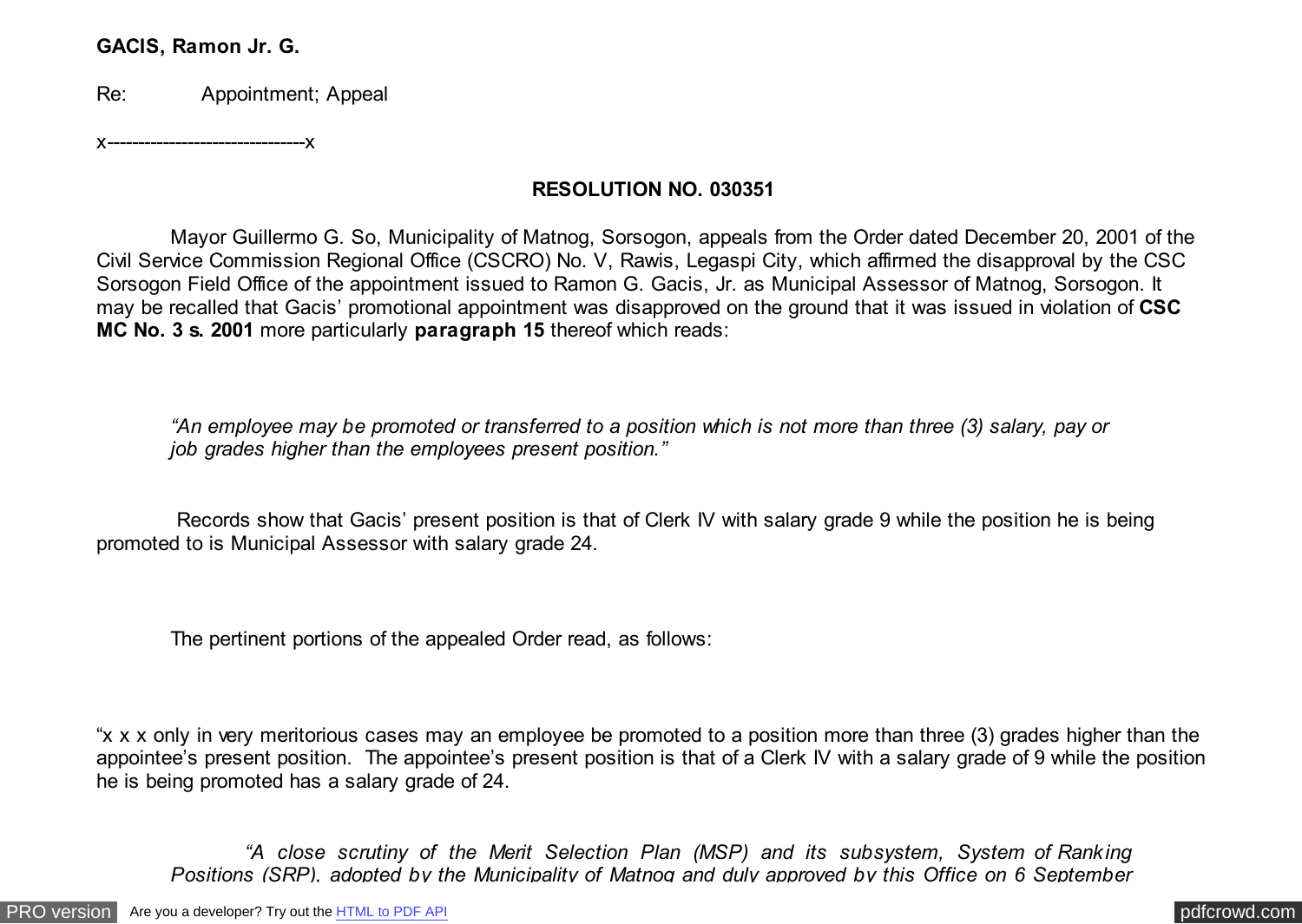*Positions (SRP), adopted by the Municipality of Matnog and duly approved by this Office on 6 September 2001, discloses that the position next-in-rank to Municipal Assessor (SG-24) is the Assistant Municipal Assessor (SG-22) presently occupied by Gina D. Detecio. Moreover, either the vacant position of Municipal Assessor or Clerk IV does not appear as the lone or entrance position in the agency staffing pattern.*

*"The PSB Comparative Assessment would also disclose that only relevant training, educational attainment, civil service eligibility and performance rating were assessed by the Personnel Selection Board and there is no showing/proof that the two (2) contenders to the position underwent a deep selection process.*

**x x x**

"The records submitted to support the appeal do not show superior qualification to warrant exception from said Section 15 (ibid). Hence, this Office finds no cogent reason to disturb the action of CS-Sorsogon Field Office.

*"WHEREFORE, the appeal is hereby dismissed. Accordingly, the disapproval of the appointment of Ramon G. Gacis, Jr. stands."*

In support of his appeal dated January 20, 2002, Mayor So avers, as follows:

- *"1. We exerted all necessary means in the evaluation of the qualifications of all the applicants including that of the next-in-rank employee;*
- *"2. Upon deeper evaluation, it appears that the most qualified for appointment to the position is Mr. Ramon G. Gacis, Jr.;*
- *"3. In the selection process, we have considered the following factors:*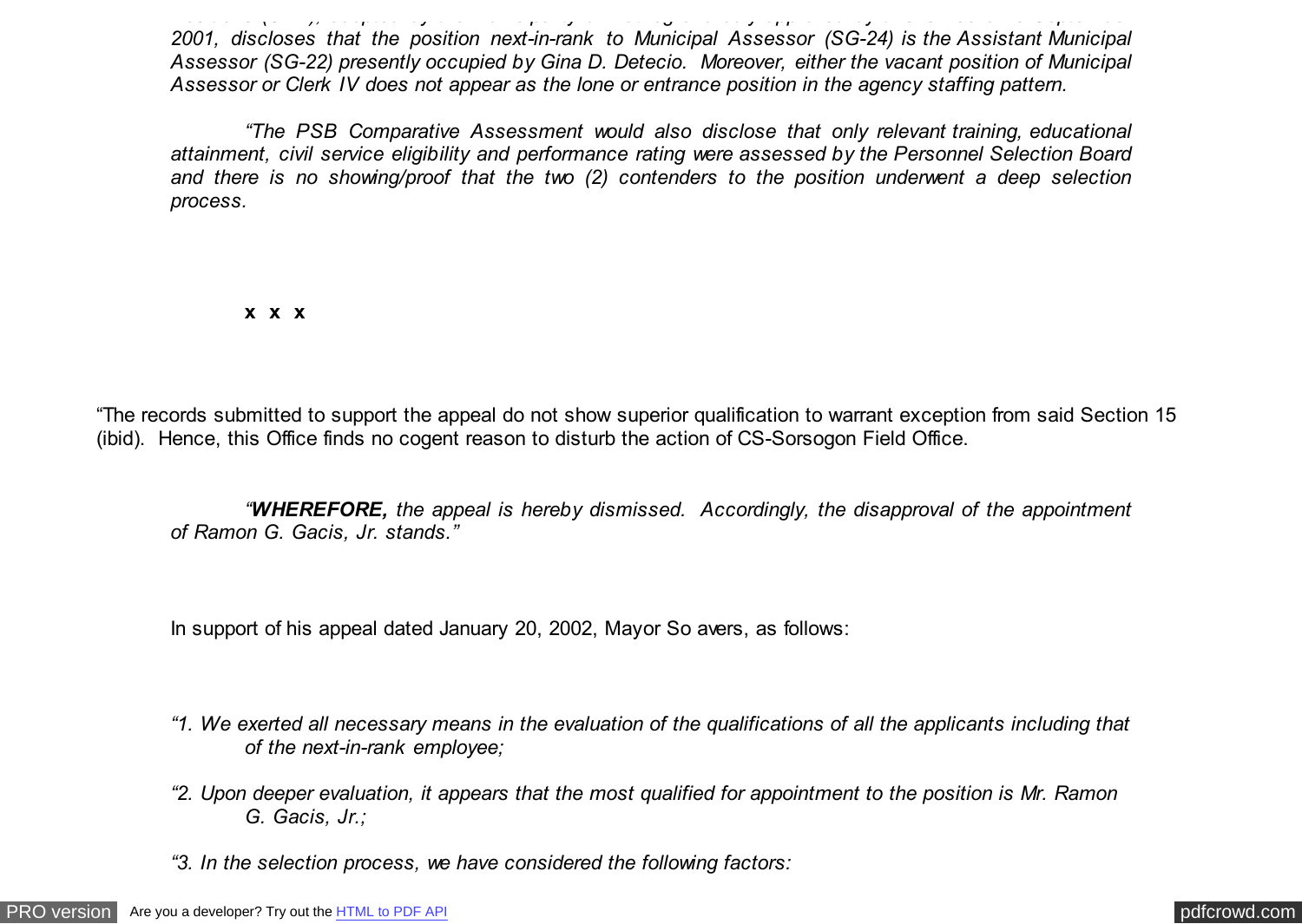- *'a. That the new Chief-Of-Office should be highly innovative (as the Office presently fails miserably in its target on tax assessment which jeopardizes the financial status of the municipality);*
- *'b. That he/she should have outstanding leadership qualities;*
- *'c. That he/she should have very positive work attitude;*
- *'d. That he/she could muster/create positive response/reaction from the public clientele which was adversely affected by the controversies created by the dismissal (by the CSC) of Engr. Rodolfo L. Claridad, former Municipal Assessor;*
- *'e. That he/she should be supportive of the present administration's program and policies.'*
- *"4. Although limited in number, the personnel of the Department are being made to function to the most of their capabilities and given vital tasks which evidently put their potential to maximum use;*
- *"5. The appointment was concurred by the Sangguniang Bayan of Matnog, Sorsogon;*
- *"6. The Local Government Unit has not received any protest against the appointment of Mr. Ramon Gacis, Jr. and that his Office believes that the action taken is within the confines of sound discretion as exercised by the appointing authority.*

*"We therefore submit our appeal to that Commission praying that the promotional appointment of Mr. Ramon Gacis, Jr. be approved as permanent on the basis of the foregoing and the reasons enumerated hereunder, viz:*

### *'a. Mr. Ramon G. Gacis, Jr. squarely meets the minimum requirements for appointment to the position;*

- *'b. He is the most competent, dedicated and conscientious worker in the department, a role model to his co-workers, as he leads by example; honest, punctual and prompt in the delivery of services among others;*
- *'c. He possesses the criteria for selection unique under a devastated office as mentioned under item 3 above;*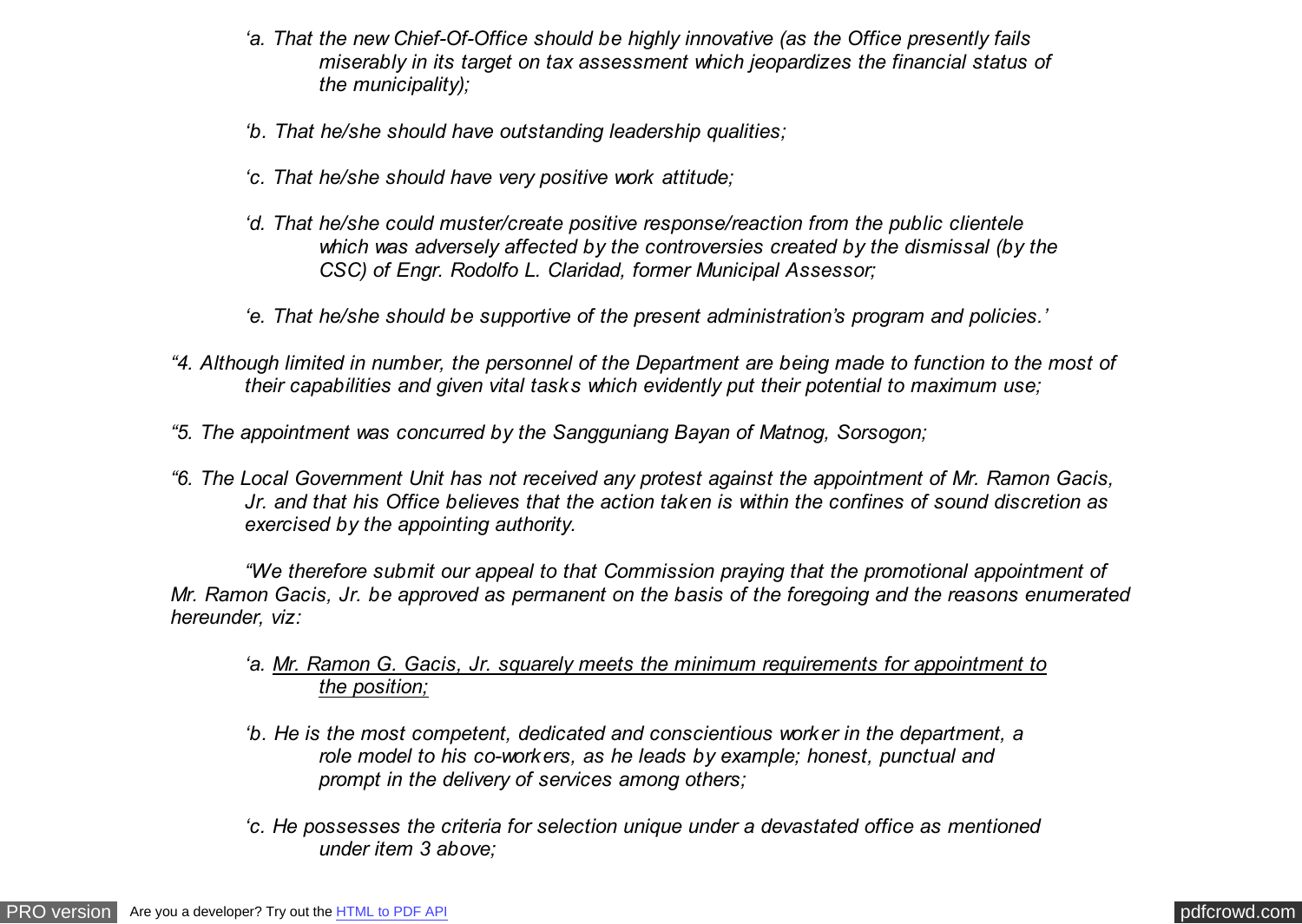<span id="page-3-0"></span>*'d. He has been trained and exposed in assessment work, from time he became a member of the workforce up to the present, in that he has been designated as Officer-In-Charge of the department for 2 times, first in 1999, under the administration of former Mayor Emilio G. Ubaldo, Jr., when the former Municipal Assessor Engr. Rodolfo L. Claridad was serving a preventive suspension for an administrative case filed against him that eventually resulted to his dismissal from the service, and second, on August 1, 2001 under the present administration until his promotional appointment effective October 4, 2001. Both designations were given despite the presence of an Assistant Municipal Assessor;*

#### *'e. On his own voluntary act, Mr. Florencio D. Dino II, Provincial Assessor of the Province of Sorsogon recommended Mr. Ramon G. Gacis, Jr. for the position xxx*

- *'f. Mr. Ramon G. Gacis, Jr. has gained the full trust and confidence of the undersigned, and we believe that it is the ultimate motivation for an appointing authority to exercise sound discretion in the selection of the department head, particularly the Municipal Assessor;*
- *'g. Finally, work in the Local Government Unit must continue, the flow of operation must not be hampered, but the absence of a duly appointed Municipal Assessor might jeopardize the assessment operation in the Municipality.'" (Underscoring supplied)*

When requested to comment, Director David E. Cabanag, Jr., CSCRO No. IV, states, as follows:

*"Mayor So anchored his appeal on the belief that Mr. Ramon G. Gacis Jr., has superior qualification such that his appointment may be viewed as very meritorious to be considered as an exception from CSC MC 3, s. 2001. x x x*

*'A close scrutiny of the Merit Selection Plan (MSP) and its subsystem, System of Ranking Positions (SRP), adopted by the Municipality of Matnog and duly approved by this Office on 6 September 2001, discloses that the position next-in-rank to the Municipal Assessor (SG-24) is the Assistant Municipal Assessor (SG-22) presently occupied by Gina D. Detecio. Moreover, either the vacant position of Municipal Assessor or Clerk IV does*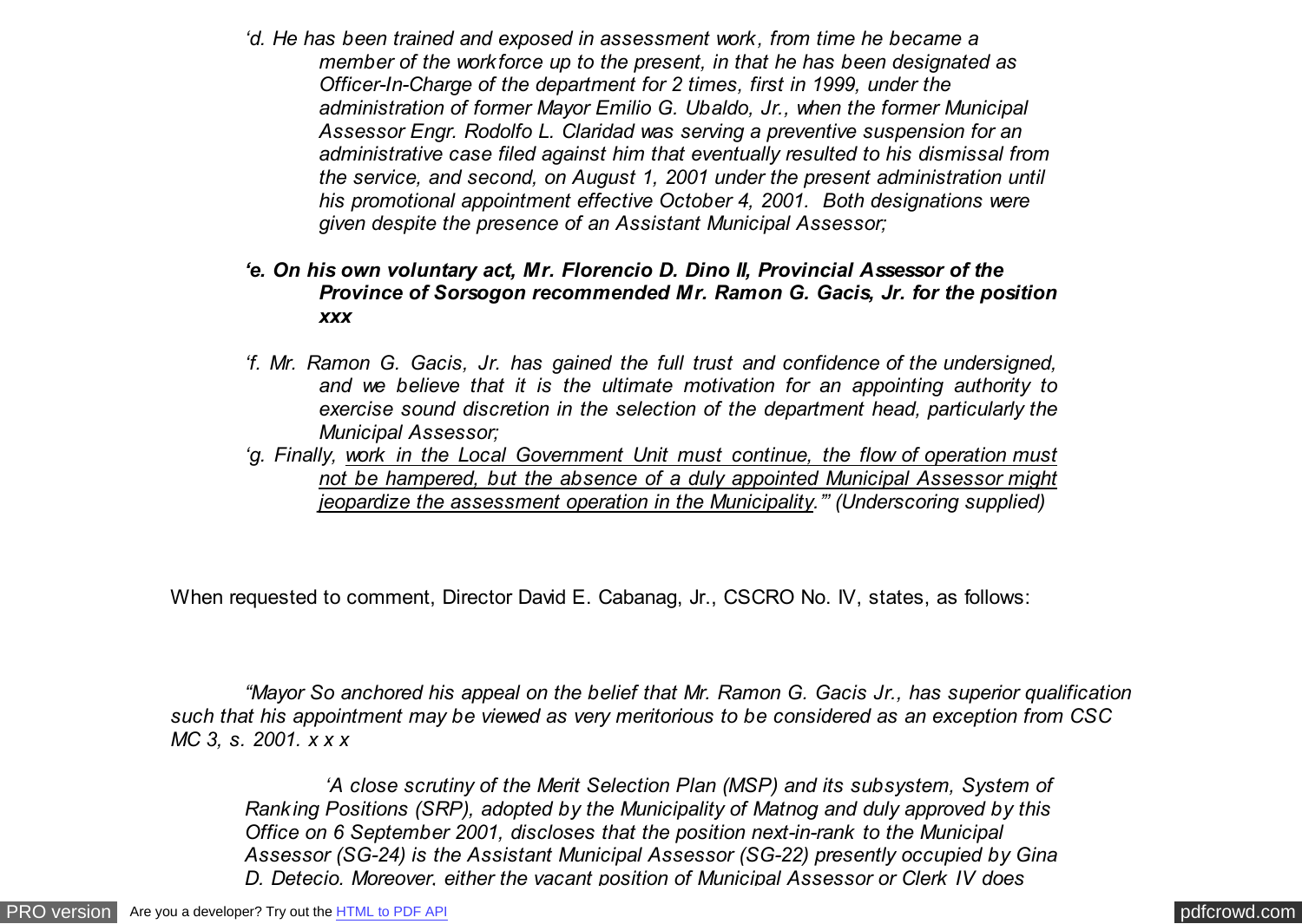*D. Detecio. Moreover, either the vacant position of Municipal Assessor or Clerk IV does not appear as the lone or entrance position in the agency staffing pattern.*

*'The PSB Comparative Assessment would also disclose that only relevant educational attainment, civil service eligibility and performance rating were assessed by the Personnel Selection Board and there is no showing/proof that the two contenders to the position underwent a deep selection process.*

*'The records submitted to support the appeal do not show superior qualifications to warrant exception from said Section 15 (ibid). Hence, this Office finds no cogent reason to disturb the action of CS-Sorsogon Field Office.'"*

The sole issue to be resolved in the instant case is whether Gacis' appointment maybe viewed as a *"very meritorious case"* to fall under the exception in **Paragraph 15 of CSC MC 3, s. 2001** which states that:

*"An employee maybe promoted or transferred to a position which is not more that three (3) salary, pay or job grades higher than the employee's present position except in a very meritorious cases, such as: if the vacant position is next-in rank as identified in the System of Ranking Position (SRP) approved by the head of agency, or the lone or entrance indicated in the staffing pattern.*" (Underscoring supplied)

The term *"very meritorious cases"* was not specifically defined in the aforementioned Circular as the term cannot be defined in a straightjacket manner. What constitutes meritorious cases, however, ultimately depends on the available evidence adduced to establish such fact.

After due deliberation, this Commission finds the instant appeal impressed with merit.

Gacis' service record indicates that he rose from the ranks before he was designated as OIC, Municipal Assessor. He was first employed as Enumerator at the Municipal Assessor's Office on February 6, 1992. He was appointed as Office Helper on March 16, 1992 until he became Clerk IV on July 19, 1993. The duly accomplished Assessment Form by the Personnel Selection Board (PSB) of the Municipality of Matnog indicates that Gacis has eight (8) years of relevant experience in assessment work as compared to the five (5) years experience of Gina G. Detecio, the next-in-rank employee. Clearly, the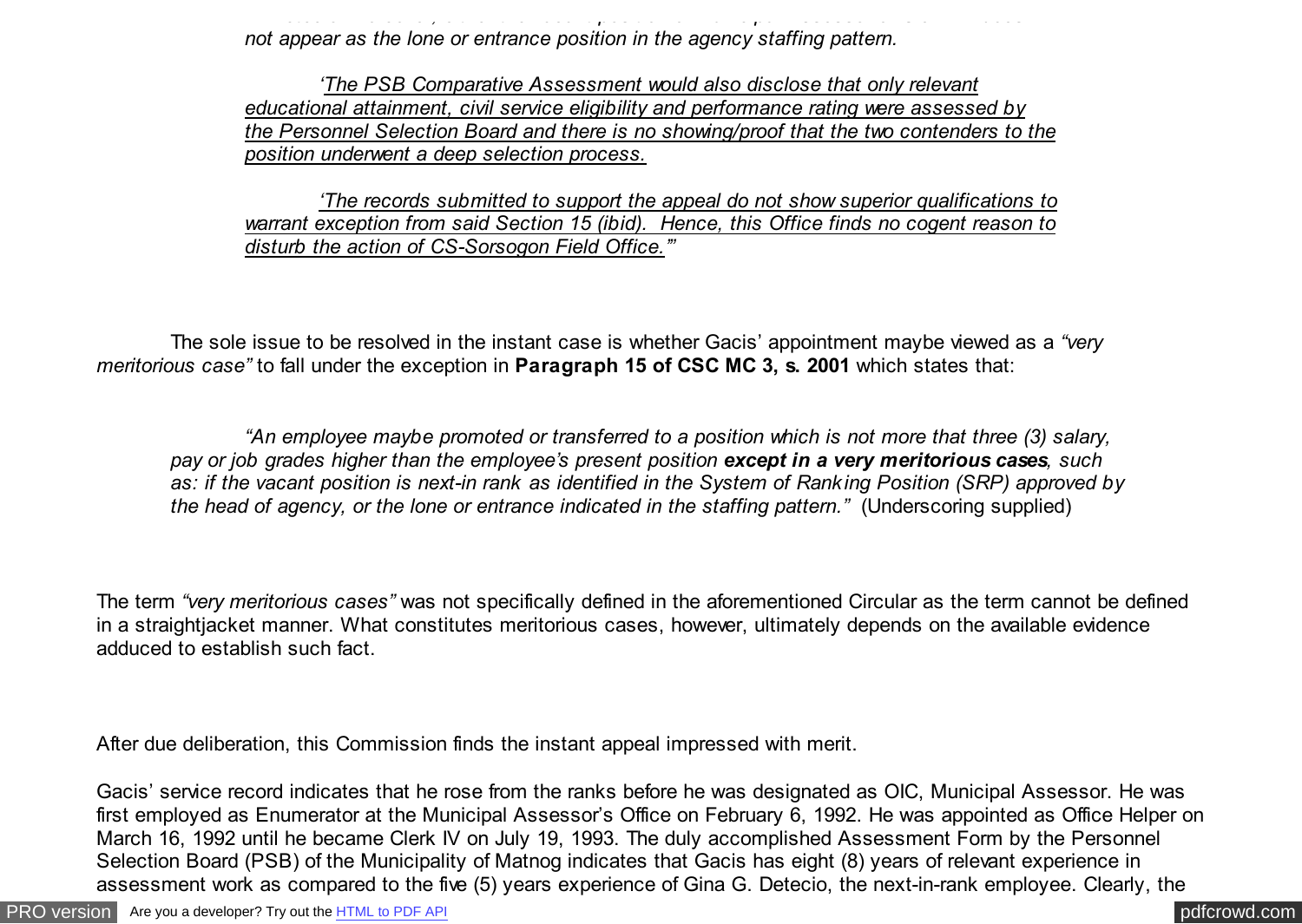former has an edge of more than three (3) years of relevant experience.

As he gained the trust of everybody in the Municipality, records further disclose that it was Gacis and not Detecio, who was designated as OIC Municipal Assessor from July 1, 1999 to August 22, 1999 by the former Mayor of Matnog when the Municipal Assessor was suspended from the service. Due to his very satisfactory performance, Gacis was designated anew by the incumbent Mayor on August 1, 2001 to date after the Municipal Assessor was finally dismissed from the service. Thus, in terms of work experience and familiarity in the workings of the Municipality of Matnog, he has to his credit almost eleven (11) years of dedicated service, all of which was rendered in the Municipality of Matnog.

 Records further disclose that the PSB screened and evaluated Gacis' qualification after the Provincial Assessor of the Province of Sorsogon recommended the latter for appointment as Municipal Assessor and found him qualified. Consequently, Gacis was issued an appointment to the position, which was confirmed by the Sangguniang Bayan of Matnog. Furthermore, said appointment encountered no protest from anybody.

Thus, in the absence of a clear and convincing evidence that Gacis is not qualified for the position and that Mayor So appointed the former in bad faith, the promotional appointment of Ramon G. Gacis, Jr., as confirmed by the Sangguniang Bayan of the Municipality of Matnog, Sorsogon, cannot be invalidated.

Under the circumstances above described, this Commission hereby rules and so holds that the promotional appointment of Gacis from Clerk IV to Municipal Assessor falls within the exception of CSC Memorandum Circular No. 3, series of 2001. To deny Gacis of his promotional appointment is to forever bar him of said promotion simply because the next-in-rank position is occupied by Detecio. Mayor So firmly believes that it is Gacis who can best discharge the duties and functions of the position as exhibited by his expertise and experience being most familiar with organizational structure and environmental circumstances of a Municipal Assessor. To deny Gacis the promotional appointment would only unduly prejudice the smooth operation of the Municipal Assessor's Office. To the mind of the Commission, the best interest of the service should take precedence over technical rules and policy, which were adopted not to hamper or frustrate the delivery of efficient and better public service. The Supreme Court in **Rimonte vs. Civil Service Commission***[\[1\],](#page-3-0)* has ruled: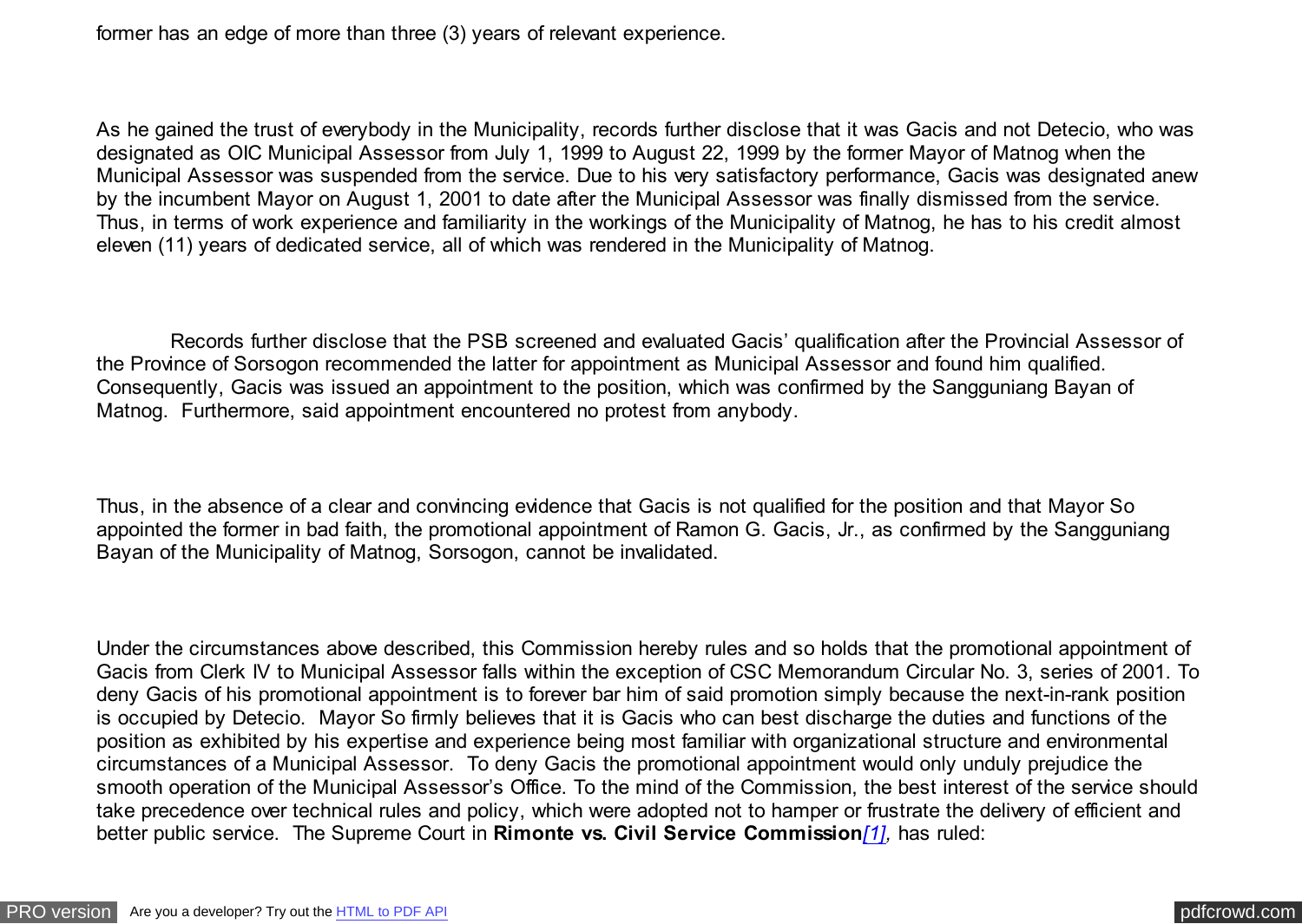"Appointment is essentially discretionary power and must be performed by the officer vested with such power according to his best lights, the only condition being that the appointee should possess the qualifications required by law. If he does, then the appointment cannot be faulted on the ground that there are others better qualified who should have been preferred. Indeed, this is a prerogative of the appointing authority, which he alone can decide.  $x \times x$ ."

 **WHEREFORE**, the appeal of Mayor Guillermo G. So, Municipality of Matnog, Sorsogon, is hereby **GRANTED**. Accordingly, the Order dated December 20, 2001 of the Civil Service Commission Regional Office (CSCRO) No. V, Rawis, Legaspi City, is **SET ASIDE**.

Quezon City,

 (Original Signed)  **KARINA CONSTANTINO-DAVID Chairman**

 (Original Signed) **JOSE F. ERESTAIN, JR. Commissioner**

 (Original Signed) **J. WALDEMAR V. VALMORES Commissioner**